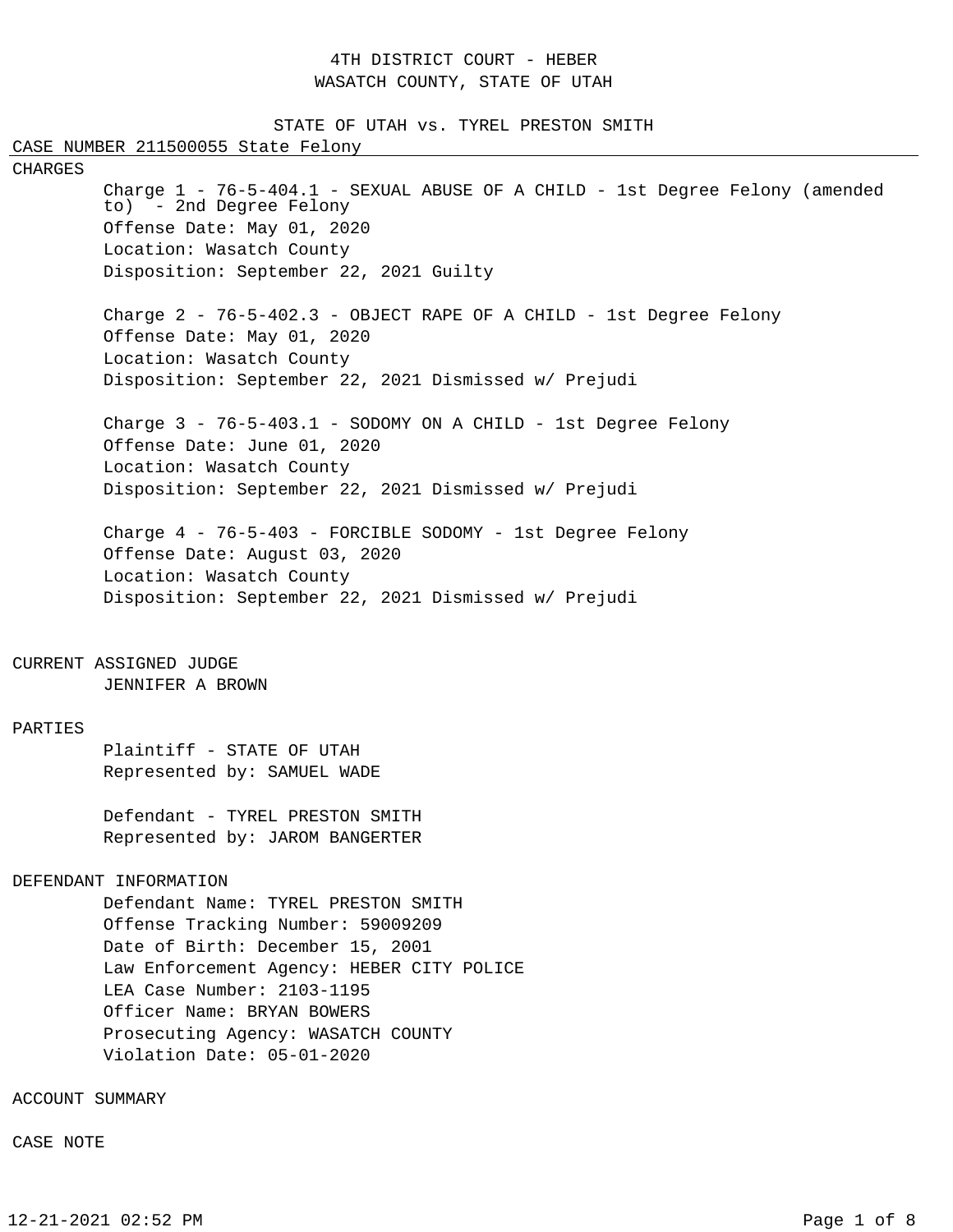PROCEEDINGS 03-29-2021 Filed: INFORMATION 03-29-2021 Case filed by efiler 03-29-2021 Filed: From an Information 03-29-2021 Judge JENNIFER A BROWN assigned. 03-30-2021 INITIAL APPEARANCE scheduled on March 30, 2021 at 09:00 AM in COURTROOM 1 with Judge JENNIFER A BROWN 03-30-2021 PRELIMINARY HEARING-WAIVE scheduled on April 07, 2021 at 09:00 AM in COURTROOM 1 with Judge JENNIFER A BROWN 03-30-2021 Minute Entry - INITIAL APPEARANCE Judge: JENNIFER A BROWN PRESENT Clerk: teris Prosecutor: WADE, SAMUEL Defendant Present The defendant is in the custody of the Wasatch County Jail Audio Tape Number: 1 WebEx Tape Count: 9:24-9:38 INITIAL APPEARANCE A copy of the Information is given to the defendant. Defendant waives reading of Information. Advised of charges and penalties. Richard Gale is appointed as the Public Defender in this case. The family may retain Dan Matthews at a later time. Bail to remain as previously set. Waiver hearing set for 4/7/21 @ 9:00 a.m. APPOINTMENT OF COUNSEL Court finds the defendant indigent and appoints RICHARD GALE to represent the defendant. Appointed Counsel: Name: RICHARD GALE Address: 2155 N FREEDOM BLVD City: PROVO UT 84604 Phone: 8013197158 Affidavit of indigency has been completed by the defendant PRELIMINARY HEARING-WAIVE is scheduled. Date: 04/07/2021 Time: 09:00 a.m. Before Judge: JENNIFER A BROWN CUSTODY The defendant is remanded to the custody of the Wasatch County Jail. This hearing will not take place at the courthouse. It will be conducted remotely. Contact the court to provide your current email address. If you do not have access to a phone or other electronic device to appear remotely, notify the court. 03-31-2021 Filed: Return of Electronic Notification 04-05-2021 Filed: Probable Cause Statement 04-05-2021 Filed: Onpoint Court Services - Acceptance Verification 04-06-2021 Filed: Return of Electronic Notification 04-06-2021 Filed: Discovery Response 04-25-2021 Filed: Return of Electronic Notification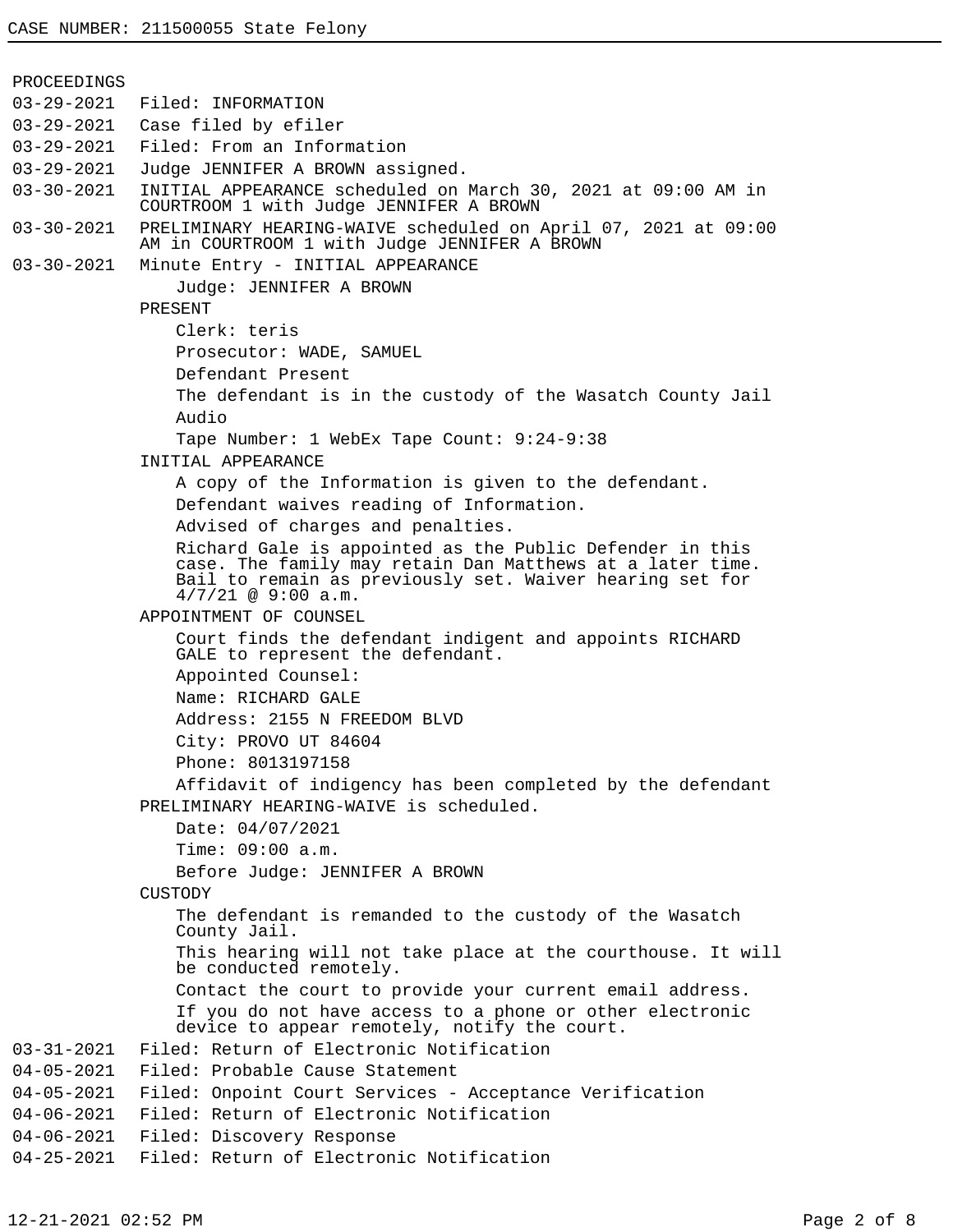## CASE NUMBER: 211500055 State Felony

```
04-07-2021 PRELIMINARY HEARING-WAIVE scheduled on April 21, 2021 at 09:00
            AM in COURTROOM 1 with Judge JENNIFER A BROWN
04-07-2021 Minute Entry - PRELIMINARY HEARING-WAIVE
                Judge: JENNIFER A BROWN
            PRESENT
                Clerk: tameraa
                Prosecutor: KING, MCKAY
                Defendant Present
                The defendant is in the custody of the Wasatch County Jail
                Defendant's Attorney(s): FACEMYER, DANA
                Audio
                Tape Number: FTR Tape Count: 10:34/2:10
            HEARING
                This matter comes before the Court for Waiver Hearing.
                Counsel addresses the Court. Request for release with
                conditions is denied. At the request of counsel, this
                matter is continued.
            PRELIMINARY HEARING-WAIVE.
                Date: 04/21/2021
                Time: 09:00 a.m.
                Location: COURTROOM 1
                WASATCH COUNTY COURTHOUSE
                1361 SOUTH HIGHWAY 40
                HEBER, UT 84032
                Before Judge: JENNIFER A BROWN
04-08-2021 Filed: Return of Electronic Notification
04-21-2021 PRELIMINARY HEARING-WAIVE scheduled on May 05, 2021 at 09:00 AM
            in COURTROOM 1 with Judge JENNIFER A BROWN
04-21-2021 Minute Entry - PRELIMINARY HEARING-WAIVE
                Judge: JENNIFER A BROWN
            PRESENT
                Clerk: tameraa
                Prosecutor: WADE, SAMUEL
                Defendant Present
                The defendant is in the custody of the Wasatch County Jail
                Defendant's Attorney(s): FACEMYER, DANA
                Audio
                Tape Number: FTR Tape Count: 10:12
            HEARING
                This matter comes before the Court for Waiver Hearing. At
                the request of counsel, this matter is continued.
            PRELIMINARY HEARING-WAIVE.
                Date: 05/05/2021
                Time: 09:00 a.m.
                Location: COURTROOM 1
                WASATCH COUNTY COURTHOUSE
                1361 SOUTH HIGHWAY 40
                HEBER, UT 84032
                Before Judge: JENNIFER A BROWN
04-22-2021 Filed: Return of Electronic Notification
04-27-2021 Filed: Supplemental Discovery
04-27-2021 Filed: Return of Electronic Notification
05-05-2021 PRELIMINARY HEARING-WAIVE scheduled on June 09, 2021 at 09:00
            AM in COURTROOM 1 with Judge JENNIFER A BROWN
```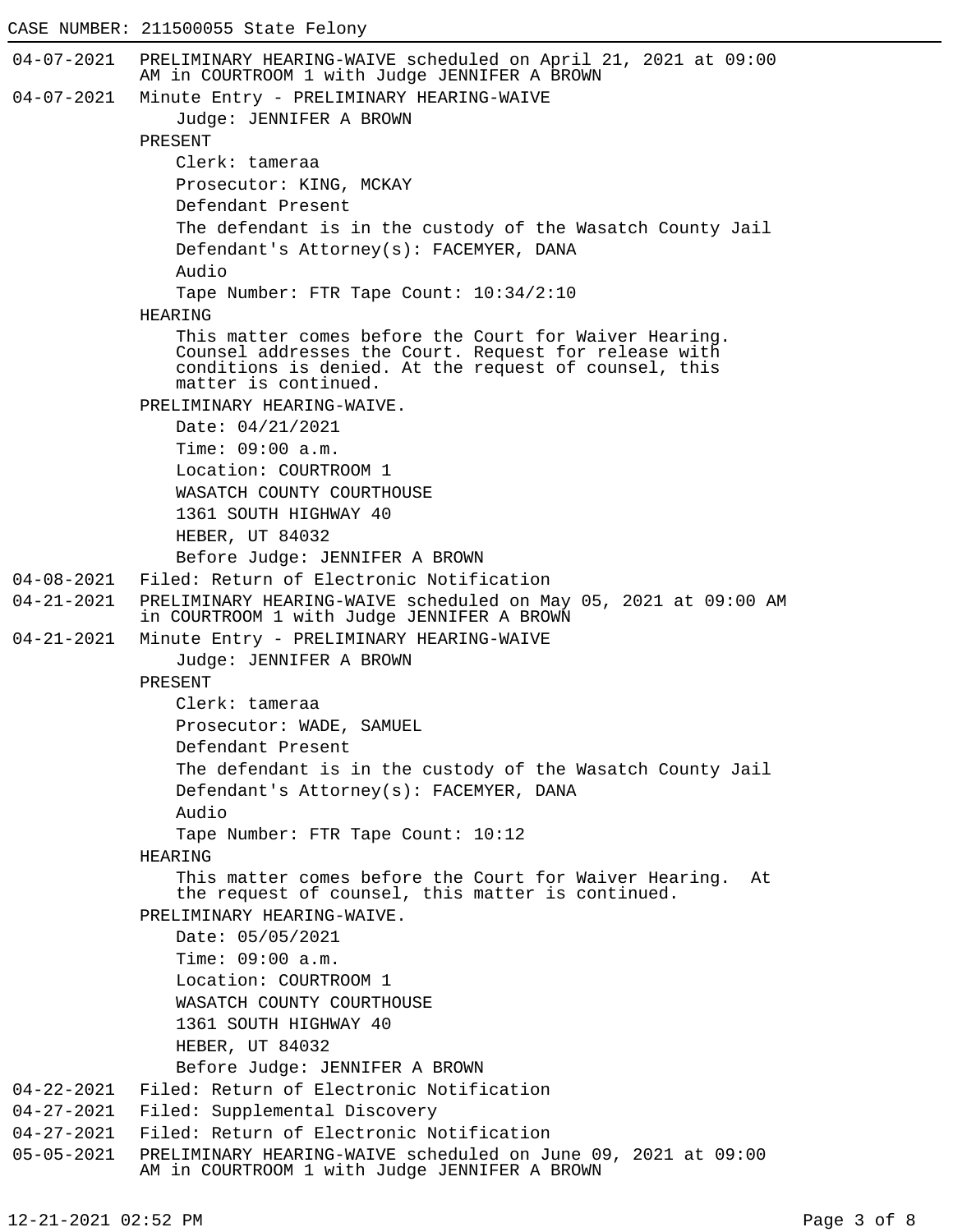```
05-05-2021 Minute Entry - PRELIMINARY HEARING-WAIVE
               Judge: JENNIFER A BROWN
            PRESENT
               Clerk: tameraa
               Prosecutor: WADE, SAMUEL
               Defendant Present
               The defendant is in the custody of the Wasatch County Jail
               Defendant's Attorney(s): FACEMYER, DANA
               Audio
               Tape Number: FTR Tape Count: 9:18/9:24
            HEARING
                This matter comes before the Court for Waiver Hearing. At
                the request of counsel, this matter is continued.
            PRELIMINARY HEARING-WAIVE.
               Date: 06/09/2021
               Time: 09:00 a.m.
               Location: COURTROOM 1
               WASATCH COUNTY COURTHOUSE
               1361 SOUTH HIGHWAY 40
               HEBER, UT 84032
               Before Judge: JENNIFER A BROWN
05-06-2021 Filed: Return of Electronic Notification
05-20-2021 Filed: Substitution of Counsel Substitution of Counsel
05-20-2021 Filed: Return of Electronic Notification
05-20-2021 NOTICE for Case 211500055 ID 21831811
               Date:
               The reason for the change is Counsel's request.
05-20-2021 PRELIMINARY HEARING-WAIVE scheduled on May 26, 2021 at 09:00 AM
            in COURTROOM 1 with Judge JENNIFER A BROWN
05-21-2021 Filed: Return of Electronic Notification
05-24-2021 Filed: Discovery Response
05-24-2021 Filed: Return of Electronic Notification
05-26-2021 PRELIMINARY HEARING-WAIVE scheduled on June 30, 2021 at 09:00
            AM in COURTROOM 1 with Judge JENNIFER A BROWN
05-26-2021 Minute Entry - PRELIMINARY HEARING-WAIVE
               Judge: JENNIFER A BROWN
            PRESENT
               Clerk: tameraa
               Prosecutor: WADE, SAMUEL
               Defendant Present
               The defendant is in the custody of the Wasatch County Jail
               Defendant's Attorney(s): BANGERTER, JAROM
               Audio
               Tape Number: FTR Tape Count: 9:51
            HEARING
```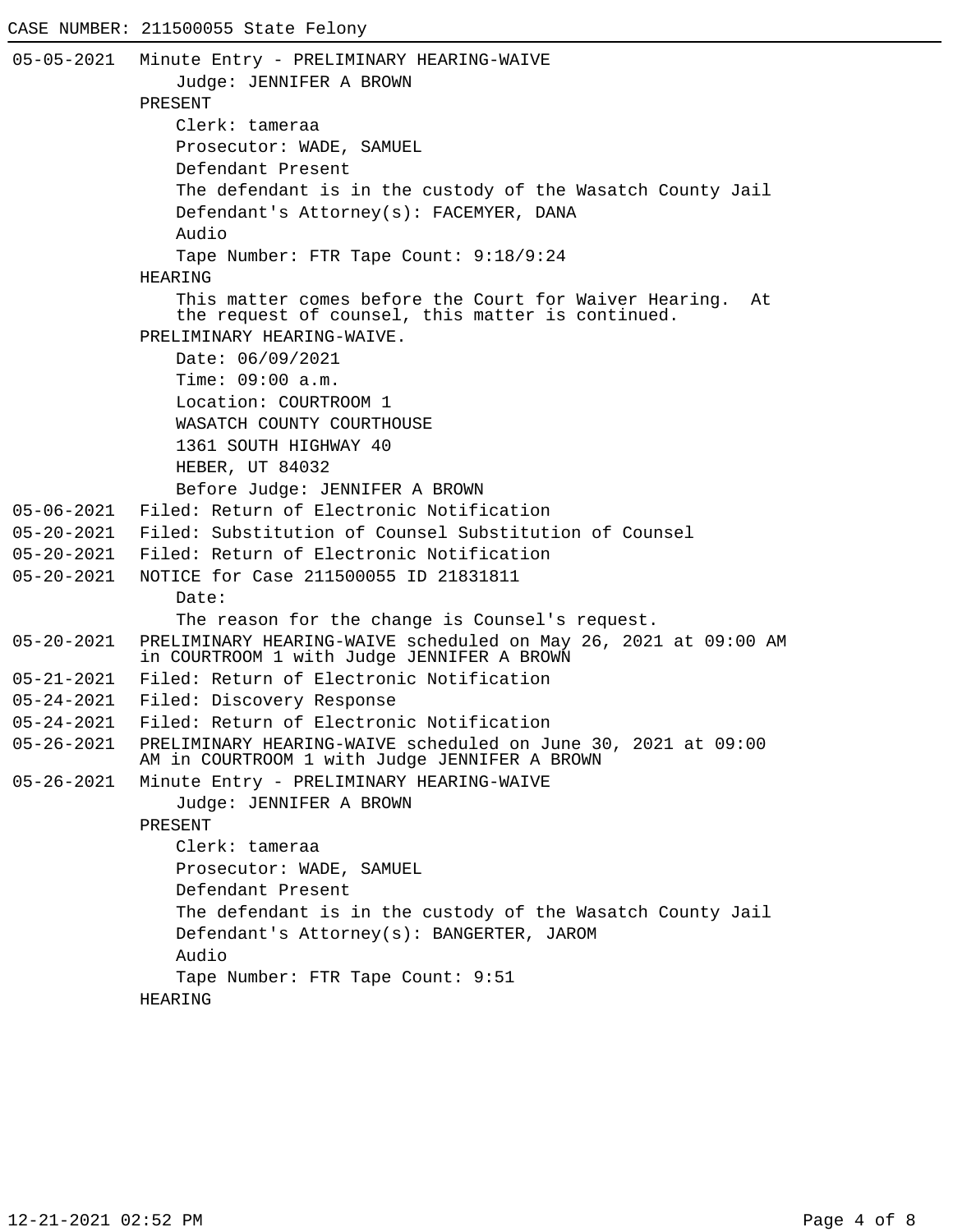This matter comes before the Court for Waiver Hearing. Counsel address the Court regarding custody. The defendant may be released on his own recognizance. The defendant is ordered to have a GPS ankle monitor installed prior to release. The conditions of the ankle monitor are as follows:

The defendant will be under home confinement at his grandparents' residence located at 2835 So Daniel Road, Daniel, Utah. The defendant is not to leave the residence, with the exception of medical emergencies or the meet with counsel. Any violation of the home confinement order is to be reported immediately to law enforcement, the pretrial release conditions revoked, and the defendant to be taken into custody.

At the request of counsel, this matter is continued. PRELIMINARY HEARING-WAIVE.

```
Date: 06/30/2021
Time: 09:00 a.m.
Location: COURTROOM 1
WASATCH COUNTY COURTHOUSE
1361 SOUTH HIGHWAY 40
HEBER, UT 84032
Before Judge: JENNIFER A BROWN
```
05-26-2021 Filed order: PRELIMINARY HEARING-WAIVE

Judge JENNIFER A BROWN

Signed May 26, 2021

05-27-2021 Filed: Return of Electronic Notification

06-30-2021 Minute Entry - PRELIMINARY HEARING-WAIVE

Judge: JENNIFER A BROWN

PRESENT

Clerk: tameraa

Prosecutor: WADE, SAMUEL

Defendant Present

Defendant's Attorney(s): BANGERTER, JAROM Audio

Tape Number: FTR Tape Count: 9:54

## HEARING

This matter comes before the Court for Waiver Hearing. The defense motions for the pretrial release conditions to be modified. The Court grants. The defendant may travel with his grandparents to Salt Lake City on July 13, 2021.

At the request of counsel, this matter is continued. PRELIMINARY HEARING-WAIVE.

Date: 08/11/2021 Time: 09:00 a.m. Location: COURTROOM 1 WASATCH COUNTY COURTHOUSE 1361 SOUTH HIGHWAY 40 HEBER, UT 84032

Before Judge: JENNIFER A BROWN

## 07-01-2021 PRELIMINARY HEARING-WAIVE scheduled on August 11, 2021 at 09:00 AM in COURTROOM 1 with Judge JENNIFER A BROWN 07-02-2021 Filed: Return of Electronic Notification

- 
- 08-11-2021 Minute Entry PRELIMINARY HEARING-WAIVE Judge: JENNIFER A BROWN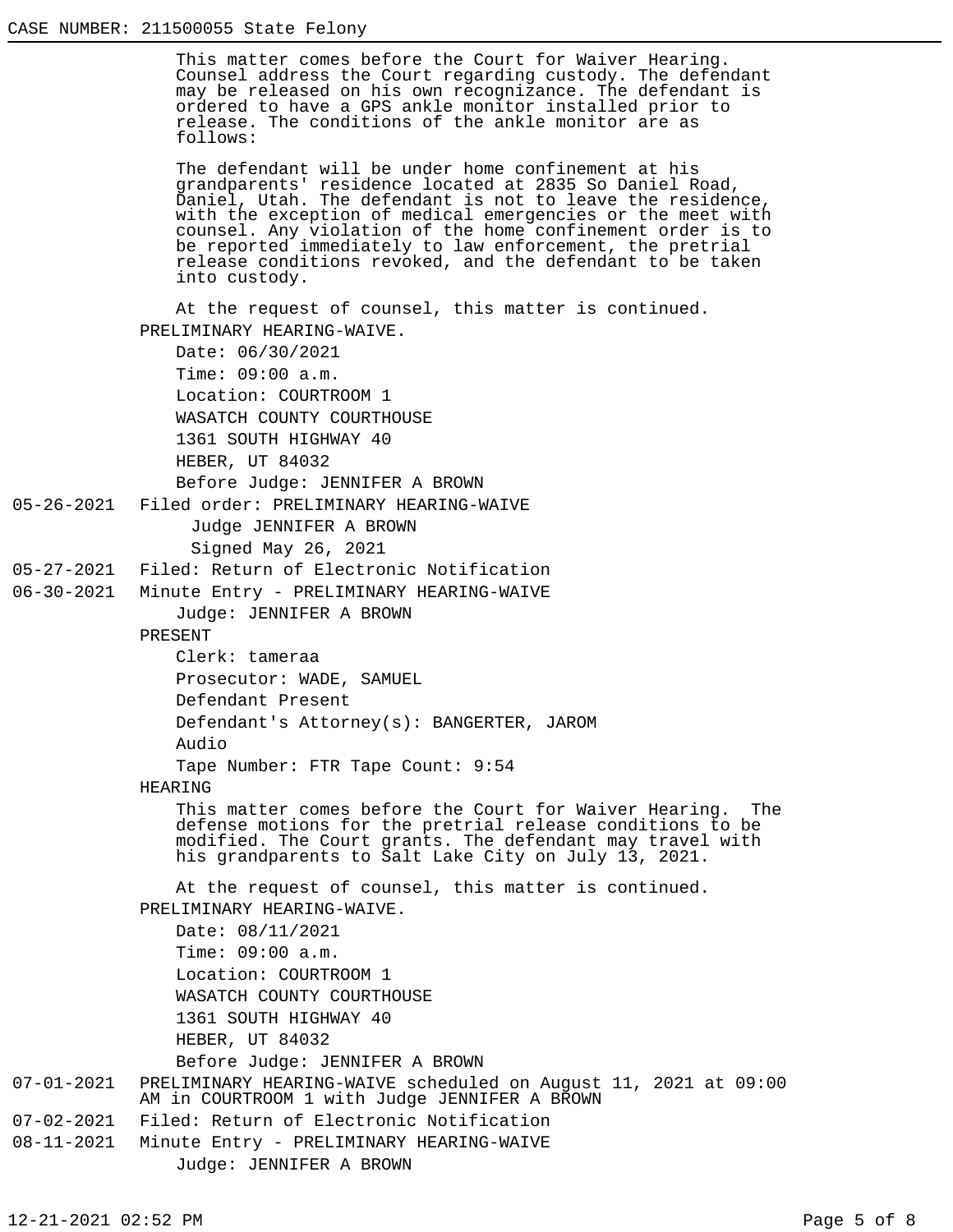```
PRESENT
               Clerk: tameraa
               Prosecutor: WADE, SAMUEL
               Defendant Present
               Defendant's Attorney(s): BANGERTER, JAROM
               Audio
               Tape Number: FTR Tape Count: 9:49
            HEARING
               This matter comes before the Court for Waiver Hearing. At
               the request of counsel, this matter is continued.
            PRELIMINARY HEARING-WAIVE.
               Date: 09/08/2021
               Time: 09:00 a.m.
               Location: COURTROOM 1
               WASATCH COUNTY COURTHOUSE
               1361 SOUTH HIGHWAY 40
               HEBER, UT 84032
               Before Judge: JENNIFER A BROWN
08-12-2021 PRELIMINARY HEARING-WAIVE scheduled on September 08, 2021 at
            09:00 AM in COURTROOM 1 with Judge JENNIFER A BROWN
08-13-2021 Filed: Return of Electronic Notification
09-08-2021 Minute Entry - PRELIMINARY HEARING-WAIVE
               Judge: JENNIFER A BROWN
            PRESENT
               Clerk: tameraa
               Prosecutor: WADE, SAMUEL
               Defendant Present
               Defendant's Attorney(s): BANGERTER, JAROM
               Audio
               Tape Number: FTR Tape Count: 9:53
            HEARING
               This matter comes before the Court for Waiver Hearing. At
               the request of counsel, this matter is continued.
            PRELIMINARY HEARING-WAIVE.
               Date: 09/22/2021
               Time: 09:00 a.m.
               Location: COURTROOM 1
               WASATCH COUNTY COURTHOUSE
               1361 SOUTH HIGHWAY 40
               HEBER, UT 84032
               Before Judge: JENNIFER A BROWN
09-09-2021 PRELIMINARY HEARING-WAIVE scheduled on September 22, 2021 at
            09:00 AM in COURTROOM 1 with Judge JENNIFER A BROWN
09-10-2021 Filed: Return of Electronic Notification
09-21-2021 Filed: Statement in Support of Guilty Plea
09-21-2021 Filed: Return of Electronic Notification
09-22-2021 Filed order: Statement of Defendant in Support of Guilty Plea
            and Certificate of Counsel
                  Judge JENNIFER A BROWN
                  Signed September 22, 2021
09-22-2021 Charge 1 Disposition is Guilty
09-22-2021 Charge 1 amended to 2nd Degree Felony
09-22-2021 Charge 2 Disposition is Dismissed w/ Pr
```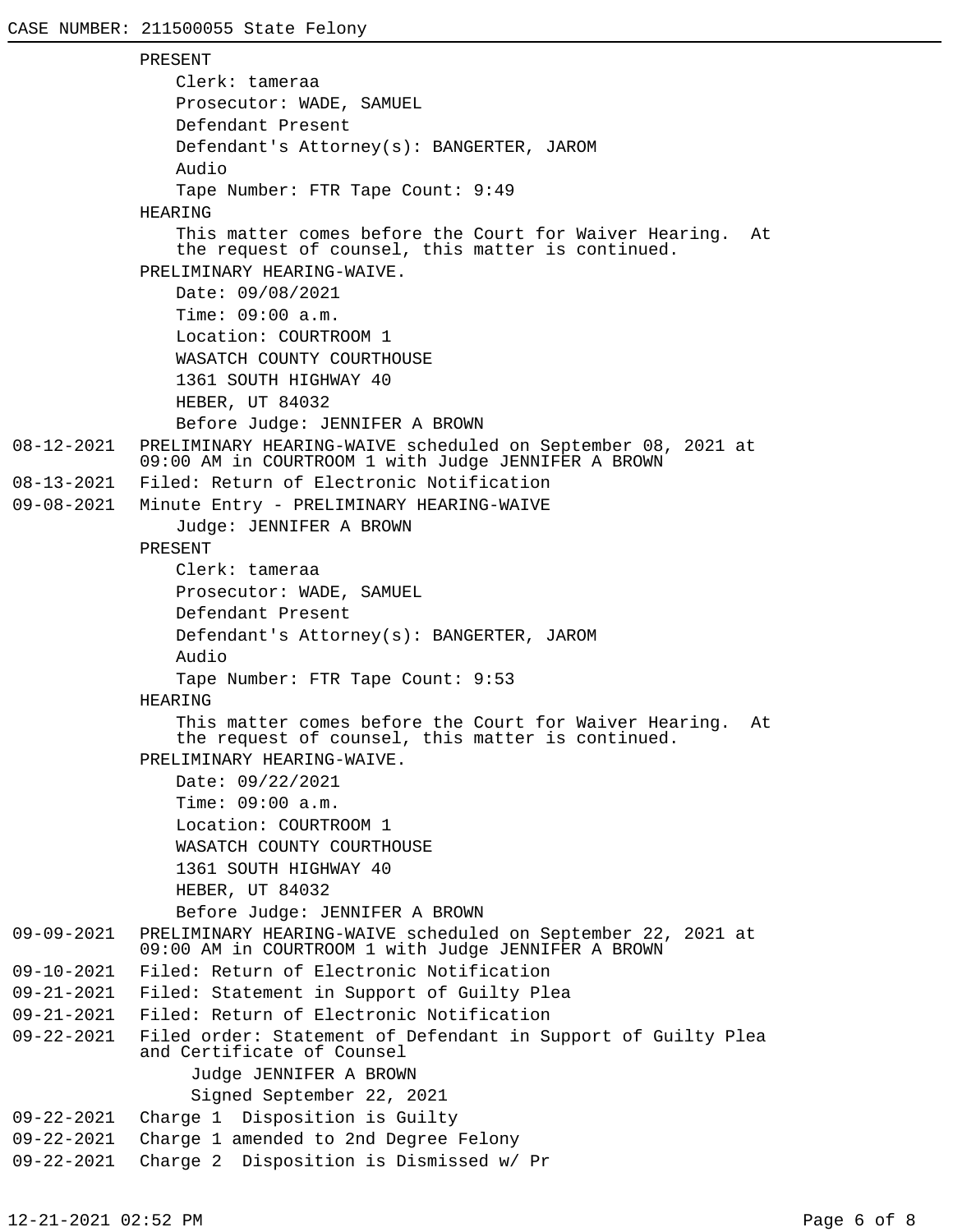```
09-22-2021 Charge 3 Disposition is Dismissed w/ Pr
09-22-2021 Charge 4 Disposition is Dismissed w/ Pr
09-22-2021 SENTENCING scheduled on November 24, 2021 at 10:33 AM in
            COURTROOM 1 with Judge JENNIFER A BROWN
09-22-2021 Minute Entry - WAIVER HEARING
                Judge: JENNIFER A BROWN
            PRESENT
                Clerk: tameraa
                Prosecutor: WADE, SAMUEL
                Defendant Present
                Defendant's Attorney(s): BANGERTER, JAROM
                Audio
                Tape Number: FTR Tape Count: 11:16
            WAIVER HEARING
                Presentence Investigation ordered.
                The Judge orders Adult Probation and Parole to prepare the
                report.
                Defendant is ordered to contact Adult Probation and Parole
                within 48 hours for the preparation of a presentence
                report.
            HEARING
                The Defendant waives the right to a preliminary hearing. A
                statement in support of guilty plea is received. Count(s) 1
                is amended. The remaining counts are dismissed. The Court
                accepts the guilty plea(\bar{s}) after the factual basis is
                given. The Defendant is advised of their rights and
                penalties. The Defendant waives time for sentencing.
                The pretrial release conditions are modified to allow the
                Defendant to leave his place of residence to travel to and
                from work for the work day.
            SENTENCING is scheduled.
                Date: 11/24/2021
                Time: 10:33 a.m.
                Location: COURTROOM 1
                WASATCH COUNTY COURTHOUSE
                1361 SOUTH HIGHWAY 40
                HEBER, UT 84032
                Before Judge: JENNIFER A BROWN
09-23-2021 Filed order: WAIVER HEARING
                  Judge JENNIFER A BROWN
                  Signed September 23, 2021
09-23-2021 Note: Pre-sentence Investigation Order Transmitted to Adult
            Probation and Parole
09-24-2021 Filed: Return of Electronic Notification
09-25-2021 Filed: Return of Electronic Notification
11-18-2021 **** PROTECTED **** Filed: Pre Sentence Investigation Report
11-19-2021 Filed: Return of Electronic Notification
11-24-2021 Minute Entry - SENTENCING
                Judge: JENNIFER A BROWN
            PRESENT
                Clerk: tameraa
                Prosecutor: WADE, SAMUEL
                Defendant Present
                Defendant's Attorney(s): BANGERTER, JAROM
                Audio
```
CASE NUMBER: 211500055 State Felony